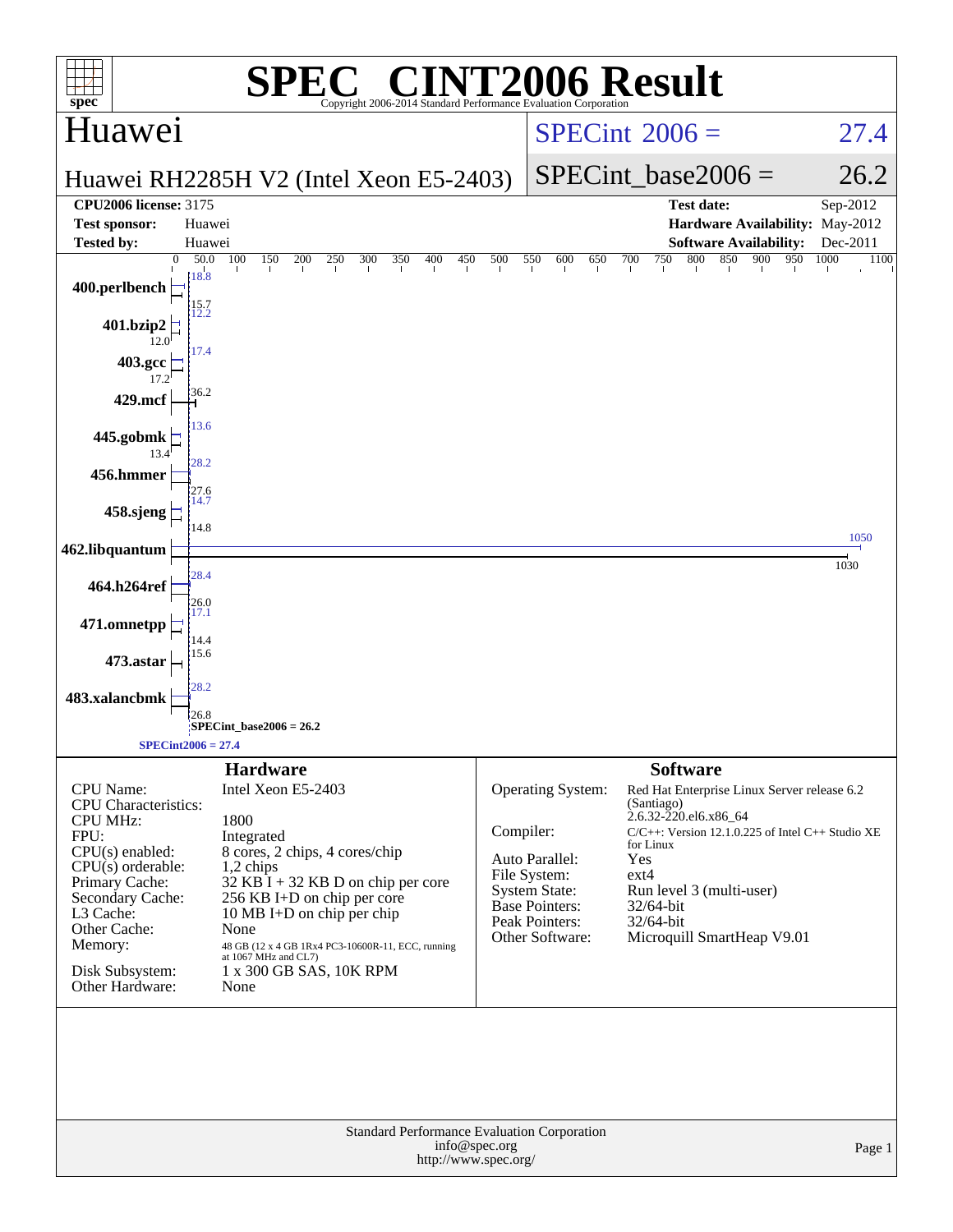

#### Huawei

### $SPECint2006 = 27.4$  $SPECint2006 = 27.4$

Huawei RH2285H V2 (Intel Xeon E5-2403)

SPECint base2006 =  $26.2$ 

**[CPU2006 license:](http://www.spec.org/auto/cpu2006/Docs/result-fields.html#CPU2006license)** 3175 **[Test date:](http://www.spec.org/auto/cpu2006/Docs/result-fields.html#Testdate)** Sep-2012

**[Test sponsor:](http://www.spec.org/auto/cpu2006/Docs/result-fields.html#Testsponsor)** Huawei **[Hardware Availability:](http://www.spec.org/auto/cpu2006/Docs/result-fields.html#HardwareAvailability)** May-2012 **[Tested by:](http://www.spec.org/auto/cpu2006/Docs/result-fields.html#Testedby)** Huawei **[Software Availability:](http://www.spec.org/auto/cpu2006/Docs/result-fields.html#SoftwareAvailability)** Dec-2011

#### **[Results Table](http://www.spec.org/auto/cpu2006/Docs/result-fields.html#ResultsTable)**

|                                                                                                             | <b>Base</b>    |       |                |       |                | <b>Peak</b> |                |              |                |              |                |              |
|-------------------------------------------------------------------------------------------------------------|----------------|-------|----------------|-------|----------------|-------------|----------------|--------------|----------------|--------------|----------------|--------------|
| <b>Benchmark</b>                                                                                            | <b>Seconds</b> | Ratio | <b>Seconds</b> | Ratio | <b>Seconds</b> | Ratio       | <b>Seconds</b> | <b>Ratio</b> | <b>Seconds</b> | <b>Ratio</b> | <b>Seconds</b> | <b>Ratio</b> |
| 400.perlbench                                                                                               | 621            | 15.7  | 621            | 15.7  | 622            | 15.7        | <u>519</u>     | 18.8         | 519            | 18.8         | 519            | 18.8         |
| 401.bzip2                                                                                                   | 806            | 12.0  | 808            | 11.9  | 807            | 12.0        | 789            | 12.2         | 788            | 12.2         | 789            | 12.2         |
| $403.\mathrm{gcc}$                                                                                          | 468            | 17.2  | 467            | 17.2  | 468            | 17.2        | 464            | 17.4         | 464            | 17.3         | 464            | 17.4         |
| $429$ mcf                                                                                                   | 254            | 35.9  | 250            | 36.5  | 252            | 36.2        | 254            | 35.9         | 250            | 36.5         | 252            | 36.2         |
| $445$ .gobmk                                                                                                | 785            | 13.4  | 785            | 13.4  | 785            | 13.4        | 773            | 13.6         | 773            | 13.6         | 773            | <b>13.6</b>  |
| $456.$ hmmer                                                                                                | 338            | 27.6  | 338            | 27.6  | 338            | 27.6        | 331            | 28.2         | 331            | 28.2         | <b>331</b>     | 28.2         |
| 458.sjeng                                                                                                   | 815            | 14.8  | 815            | 14.8  | 815            | 14.8        | 823            | 14.7         | 823            | 14.7         | 824            | 14.7         |
| 462.libquantum                                                                                              | 20.1           | 1030  | 20.1           | 1030  | 20.1           | 1030        | 19.7           | 1050         | 19.7           | <b>1050</b>  | 19.7           | 1050         |
| 464.h264ref                                                                                                 | 852            | 26.0  | 851            | 26.0  | 852            | 26.0        | 790            | 28.0         | 780            | 28.4         | 776            | 28.5         |
| 471.omnetpp                                                                                                 | 434            | 14.4  | 434            | 14.4  | 434            | 14.4        | 365            | 17.1         | <b>364</b>     | <u>17.1</u>  | 363            | 17.2         |
| $ 473$ . astar                                                                                              | 452            | 15.5  | 449            | 15.6  | 449            | 15.6        | 452            | 15.5         | 449            | 15.6         | 449            | 15.6         |
| 483.xalancbmk                                                                                               | 258            | 26.8  | 258            | 26.8  | 258            | 26.8        | 245            | 28.2         | 245            | 28.2         | 245            | 28.2         |
| Describe encourage in the conduction withink these weeks more<br>Deld and called to an indicate on a madian |                |       |                |       |                |             |                |              |                |              |                |              |

Results appear in the [order in which they were run.](http://www.spec.org/auto/cpu2006/Docs/result-fields.html#RunOrder) Bold underlined text [indicates a median measurement.](http://www.spec.org/auto/cpu2006/Docs/result-fields.html#Median)

#### **[Operating System Notes](http://www.spec.org/auto/cpu2006/Docs/result-fields.html#OperatingSystemNotes)**

 Stack size set to unlimited using "ulimit -s unlimited" Transparent Huge Pages enabled with: echo always > /sys/kernel/mm/redhat\_transparent\_hugepage/enabled Select only test related files when installing the operating system

#### **[Platform Notes](http://www.spec.org/auto/cpu2006/Docs/result-fields.html#PlatformNotes)**

Standard Performance Evaluation Corporation BIOS configuration: Set Power Efficiency Mode to Performance Sysinfo program /spec/config/sysinfo.rev6800 \$Rev: 6800 \$ \$Date:: 2011-10-11 #\$ 6f2ebdff5032aaa42e583f96b07f99d3 running on RH62-yjp2 Sun Sep 23 20:46:52 2012 This section contains SUT (System Under Test) info as seen by some common utilities. To remove or add to this section, see: <http://www.spec.org/cpu2006/Docs/config.html#sysinfo> From /proc/cpuinfo model name : Intel(R) Xeon(R) CPU E5-2403 0 @ 1.80GHz 2 "physical id"s (chips) 8 "processors" cores, siblings (Caution: counting these is hw and system dependent. The following excerpts from /proc/cpuinfo might not be reliable. Use with caution.) cpu cores : 4 siblings : 4 physical 0: cores 0 1 2 3 Continued on next page

> [info@spec.org](mailto:info@spec.org) <http://www.spec.org/>

Page 2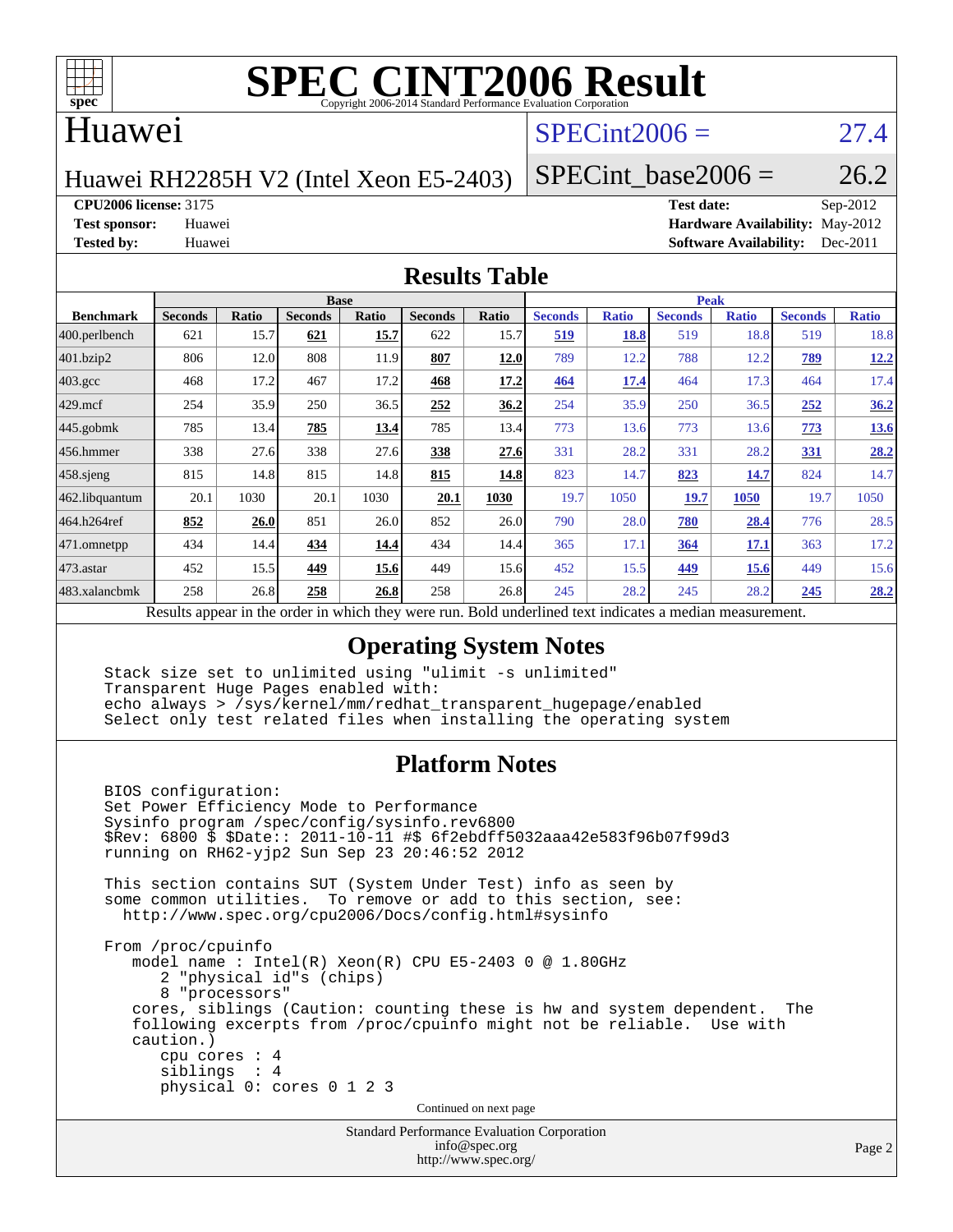## Huawei

 $SPECint2006 = 27.4$  $SPECint2006 = 27.4$ 

Huawei RH2285H V2 (Intel Xeon E5-2403)

SPECint base2006 =  $26.2$ 

**[CPU2006 license:](http://www.spec.org/auto/cpu2006/Docs/result-fields.html#CPU2006license)** 3175 **[Test date:](http://www.spec.org/auto/cpu2006/Docs/result-fields.html#Testdate)** Sep-2012 **[Test sponsor:](http://www.spec.org/auto/cpu2006/Docs/result-fields.html#Testsponsor)** Huawei **[Hardware Availability:](http://www.spec.org/auto/cpu2006/Docs/result-fields.html#HardwareAvailability)** May-2012 **[Tested by:](http://www.spec.org/auto/cpu2006/Docs/result-fields.html#Testedby)** Huawei **[Software Availability:](http://www.spec.org/auto/cpu2006/Docs/result-fields.html#SoftwareAvailability)** Dec-2011

#### **[Platform Notes \(Continued\)](http://www.spec.org/auto/cpu2006/Docs/result-fields.html#PlatformNotes)**

 physical 1: cores 0 1 2 3 cache size : 10240 KB

From /proc/meminfo<br>MemTotal: 49403792 kB HugePages\_Total: 0 Hugepagesize: 2048 kB

 From /etc/\*release\* /etc/\*version\* redhat-release: Red Hat Enterprise Linux Server release 6.2 (Santiago) system-release: Red Hat Enterprise Linux Server release 6.2 (Santiago) system-release-cpe: cpe:/o:redhat:enterprise\_linux:6server:ga:server

uname -a:

 Linux RH62-yjp2 2.6.32-220.el6.x86\_64 #1 SMP Wed Nov 9 08:03:13 EST 2011 x86\_64 x86\_64 x86\_64 GNU/Linux

run-level 3 Sep 21 15:26

 SPEC is set to: /spec Filesystem Type Size Used Avail Use% Mounted on /dev/sda1 ext3 270G 54G 203G 21% /

 Additional information from dmidecode: Memory: 12x Samsu M393B 4 GB 1333 MHz 1 rank

(End of data from sysinfo program)

#### **[General Notes](http://www.spec.org/auto/cpu2006/Docs/result-fields.html#GeneralNotes)**

Environment variables set by runspec before the start of the run: KMP\_AFFINITY = "granularity=fine,compact,0,1" LD\_LIBRARY\_PATH = "/spec/libs/32:/spec/libs/64" OMP\_NUM\_THREADS = "8" Binaries compiled on a system with 2 x Xeon X5645 CPU + 16GB memory using RHEL 6.1 The Huawei RH2285 v2 and Huawei RH2285H v2 models are electronically equivalent. The results have been measured on a Huawei RH2285 v2 model

## **[Base Compiler Invocation](http://www.spec.org/auto/cpu2006/Docs/result-fields.html#BaseCompilerInvocation)**

[C benchmarks](http://www.spec.org/auto/cpu2006/Docs/result-fields.html#Cbenchmarks): [icc -m64](http://www.spec.org/cpu2006/results/res2014q3/cpu2006-20140628-30058.flags.html#user_CCbase_intel_icc_64bit_f346026e86af2a669e726fe758c88044)

[C++ benchmarks:](http://www.spec.org/auto/cpu2006/Docs/result-fields.html#CXXbenchmarks) [icpc -m64](http://www.spec.org/cpu2006/results/res2014q3/cpu2006-20140628-30058.flags.html#user_CXXbase_intel_icpc_64bit_fc66a5337ce925472a5c54ad6a0de310)

> Standard Performance Evaluation Corporation [info@spec.org](mailto:info@spec.org) <http://www.spec.org/>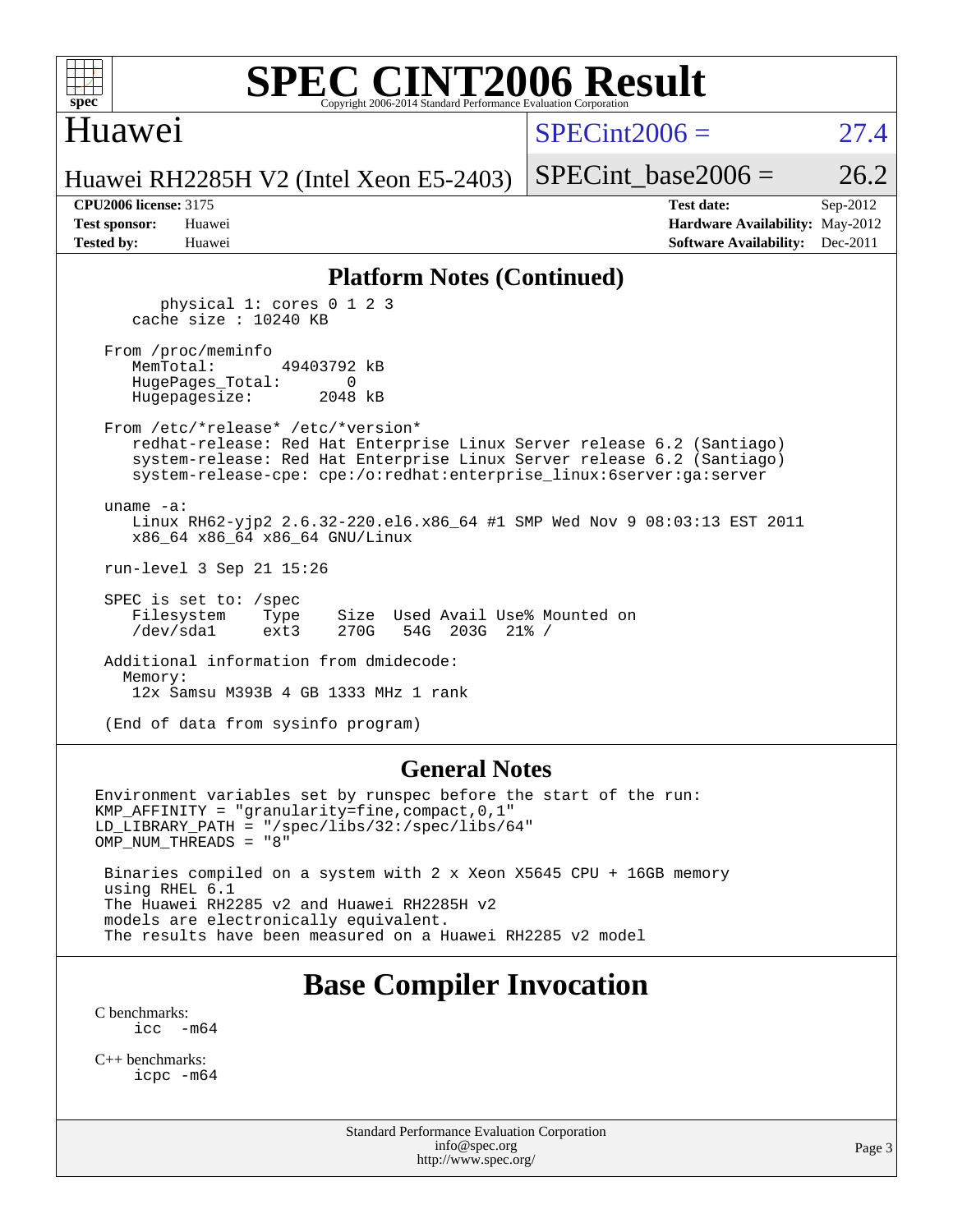

#### Huawei

 $SPECint2006 = 27.4$  $SPECint2006 = 27.4$ 

Huawei RH2285H V2 (Intel Xeon E5-2403)

SPECint base2006 =  $26.2$ 

**[CPU2006 license:](http://www.spec.org/auto/cpu2006/Docs/result-fields.html#CPU2006license)** 3175 **[Test date:](http://www.spec.org/auto/cpu2006/Docs/result-fields.html#Testdate)** Sep-2012 **[Test sponsor:](http://www.spec.org/auto/cpu2006/Docs/result-fields.html#Testsponsor)** Huawei **[Hardware Availability:](http://www.spec.org/auto/cpu2006/Docs/result-fields.html#HardwareAvailability)** May-2012 **[Tested by:](http://www.spec.org/auto/cpu2006/Docs/result-fields.html#Testedby)** Huawei **[Software Availability:](http://www.spec.org/auto/cpu2006/Docs/result-fields.html#SoftwareAvailability)** Dec-2011

### **[Base Portability Flags](http://www.spec.org/auto/cpu2006/Docs/result-fields.html#BasePortabilityFlags)**

 400.perlbench: [-DSPEC\\_CPU\\_LP64](http://www.spec.org/cpu2006/results/res2014q3/cpu2006-20140628-30058.flags.html#b400.perlbench_basePORTABILITY_DSPEC_CPU_LP64) [-DSPEC\\_CPU\\_LINUX\\_X64](http://www.spec.org/cpu2006/results/res2014q3/cpu2006-20140628-30058.flags.html#b400.perlbench_baseCPORTABILITY_DSPEC_CPU_LINUX_X64) 401.bzip2: [-DSPEC\\_CPU\\_LP64](http://www.spec.org/cpu2006/results/res2014q3/cpu2006-20140628-30058.flags.html#suite_basePORTABILITY401_bzip2_DSPEC_CPU_LP64) 403.gcc: [-DSPEC\\_CPU\\_LP64](http://www.spec.org/cpu2006/results/res2014q3/cpu2006-20140628-30058.flags.html#suite_basePORTABILITY403_gcc_DSPEC_CPU_LP64) 429.mcf: [-DSPEC\\_CPU\\_LP64](http://www.spec.org/cpu2006/results/res2014q3/cpu2006-20140628-30058.flags.html#suite_basePORTABILITY429_mcf_DSPEC_CPU_LP64) 445.gobmk: [-DSPEC\\_CPU\\_LP64](http://www.spec.org/cpu2006/results/res2014q3/cpu2006-20140628-30058.flags.html#suite_basePORTABILITY445_gobmk_DSPEC_CPU_LP64) 456.hmmer: [-DSPEC\\_CPU\\_LP64](http://www.spec.org/cpu2006/results/res2014q3/cpu2006-20140628-30058.flags.html#suite_basePORTABILITY456_hmmer_DSPEC_CPU_LP64) 458.sjeng: [-DSPEC\\_CPU\\_LP64](http://www.spec.org/cpu2006/results/res2014q3/cpu2006-20140628-30058.flags.html#suite_basePORTABILITY458_sjeng_DSPEC_CPU_LP64) 462.libquantum: [-DSPEC\\_CPU\\_LP64](http://www.spec.org/cpu2006/results/res2014q3/cpu2006-20140628-30058.flags.html#suite_basePORTABILITY462_libquantum_DSPEC_CPU_LP64) [-DSPEC\\_CPU\\_LINUX](http://www.spec.org/cpu2006/results/res2014q3/cpu2006-20140628-30058.flags.html#b462.libquantum_baseCPORTABILITY_DSPEC_CPU_LINUX) 464.h264ref: [-DSPEC\\_CPU\\_LP64](http://www.spec.org/cpu2006/results/res2014q3/cpu2006-20140628-30058.flags.html#suite_basePORTABILITY464_h264ref_DSPEC_CPU_LP64) 471.omnetpp: [-DSPEC\\_CPU\\_LP64](http://www.spec.org/cpu2006/results/res2014q3/cpu2006-20140628-30058.flags.html#suite_basePORTABILITY471_omnetpp_DSPEC_CPU_LP64) 473.astar: [-DSPEC\\_CPU\\_LP64](http://www.spec.org/cpu2006/results/res2014q3/cpu2006-20140628-30058.flags.html#suite_basePORTABILITY473_astar_DSPEC_CPU_LP64) 483.xalancbmk: [-DSPEC\\_CPU\\_LP64](http://www.spec.org/cpu2006/results/res2014q3/cpu2006-20140628-30058.flags.html#suite_basePORTABILITY483_xalancbmk_DSPEC_CPU_LP64) [-DSPEC\\_CPU\\_LINUX](http://www.spec.org/cpu2006/results/res2014q3/cpu2006-20140628-30058.flags.html#b483.xalancbmk_baseCXXPORTABILITY_DSPEC_CPU_LINUX)

#### **[Base Optimization Flags](http://www.spec.org/auto/cpu2006/Docs/result-fields.html#BaseOptimizationFlags)**

[C benchmarks](http://www.spec.org/auto/cpu2006/Docs/result-fields.html#Cbenchmarks):

[-xSSE4.2](http://www.spec.org/cpu2006/results/res2014q3/cpu2006-20140628-30058.flags.html#user_CCbase_f-xSSE42_f91528193cf0b216347adb8b939d4107) [-ipo](http://www.spec.org/cpu2006/results/res2014q3/cpu2006-20140628-30058.flags.html#user_CCbase_f-ipo) [-O3](http://www.spec.org/cpu2006/results/res2014q3/cpu2006-20140628-30058.flags.html#user_CCbase_f-O3) [-no-prec-div](http://www.spec.org/cpu2006/results/res2014q3/cpu2006-20140628-30058.flags.html#user_CCbase_f-no-prec-div) [-parallel](http://www.spec.org/cpu2006/results/res2014q3/cpu2006-20140628-30058.flags.html#user_CCbase_f-parallel) [-opt-prefetch](http://www.spec.org/cpu2006/results/res2014q3/cpu2006-20140628-30058.flags.html#user_CCbase_f-opt-prefetch) [-auto-p32](http://www.spec.org/cpu2006/results/res2014q3/cpu2006-20140628-30058.flags.html#user_CCbase_f-auto-p32)

[C++ benchmarks:](http://www.spec.org/auto/cpu2006/Docs/result-fields.html#CXXbenchmarks)

[-xSSE4.2](http://www.spec.org/cpu2006/results/res2014q3/cpu2006-20140628-30058.flags.html#user_CXXbase_f-xSSE42_f91528193cf0b216347adb8b939d4107) [-ipo](http://www.spec.org/cpu2006/results/res2014q3/cpu2006-20140628-30058.flags.html#user_CXXbase_f-ipo) [-O3](http://www.spec.org/cpu2006/results/res2014q3/cpu2006-20140628-30058.flags.html#user_CXXbase_f-O3) [-no-prec-div](http://www.spec.org/cpu2006/results/res2014q3/cpu2006-20140628-30058.flags.html#user_CXXbase_f-no-prec-div) [-opt-prefetch](http://www.spec.org/cpu2006/results/res2014q3/cpu2006-20140628-30058.flags.html#user_CXXbase_f-opt-prefetch) [-auto-p32](http://www.spec.org/cpu2006/results/res2014q3/cpu2006-20140628-30058.flags.html#user_CXXbase_f-auto-p32) [-Wl,-z,muldefs](http://www.spec.org/cpu2006/results/res2014q3/cpu2006-20140628-30058.flags.html#user_CXXbase_link_force_multiple1_74079c344b956b9658436fd1b6dd3a8a) [-L/smartheap -lsmartheap64](http://www.spec.org/cpu2006/results/res2014q3/cpu2006-20140628-30058.flags.html#user_CXXbase_SmartHeap64_5e654037dadeae1fe403ab4b4466e60b)

#### **[Base Other Flags](http://www.spec.org/auto/cpu2006/Docs/result-fields.html#BaseOtherFlags)**

[C benchmarks](http://www.spec.org/auto/cpu2006/Docs/result-fields.html#Cbenchmarks):

403.gcc: [-Dalloca=\\_alloca](http://www.spec.org/cpu2006/results/res2014q3/cpu2006-20140628-30058.flags.html#b403.gcc_baseEXTRA_CFLAGS_Dalloca_be3056838c12de2578596ca5467af7f3)

## **[Peak Compiler Invocation](http://www.spec.org/auto/cpu2006/Docs/result-fields.html#PeakCompilerInvocation)**

[C benchmarks \(except as noted below\)](http://www.spec.org/auto/cpu2006/Docs/result-fields.html#Cbenchmarksexceptasnotedbelow):

icc  $-m64$ 

400.perlbench: [icc -m32](http://www.spec.org/cpu2006/results/res2014q3/cpu2006-20140628-30058.flags.html#user_peakCCLD400_perlbench_intel_icc_a6a621f8d50482236b970c6ac5f55f93)

445.gobmk: [icc -m32](http://www.spec.org/cpu2006/results/res2014q3/cpu2006-20140628-30058.flags.html#user_peakCCLD445_gobmk_intel_icc_a6a621f8d50482236b970c6ac5f55f93)

464.h264ref: [icc -m32](http://www.spec.org/cpu2006/results/res2014q3/cpu2006-20140628-30058.flags.html#user_peakCCLD464_h264ref_intel_icc_a6a621f8d50482236b970c6ac5f55f93)

[C++ benchmarks \(except as noted below\):](http://www.spec.org/auto/cpu2006/Docs/result-fields.html#CXXbenchmarksexceptasnotedbelow) [icpc -m32](http://www.spec.org/cpu2006/results/res2014q3/cpu2006-20140628-30058.flags.html#user_CXXpeak_intel_icpc_4e5a5ef1a53fd332b3c49e69c3330699)

473.astar: [icpc -m64](http://www.spec.org/cpu2006/results/res2014q3/cpu2006-20140628-30058.flags.html#user_peakCXXLD473_astar_intel_icpc_64bit_fc66a5337ce925472a5c54ad6a0de310)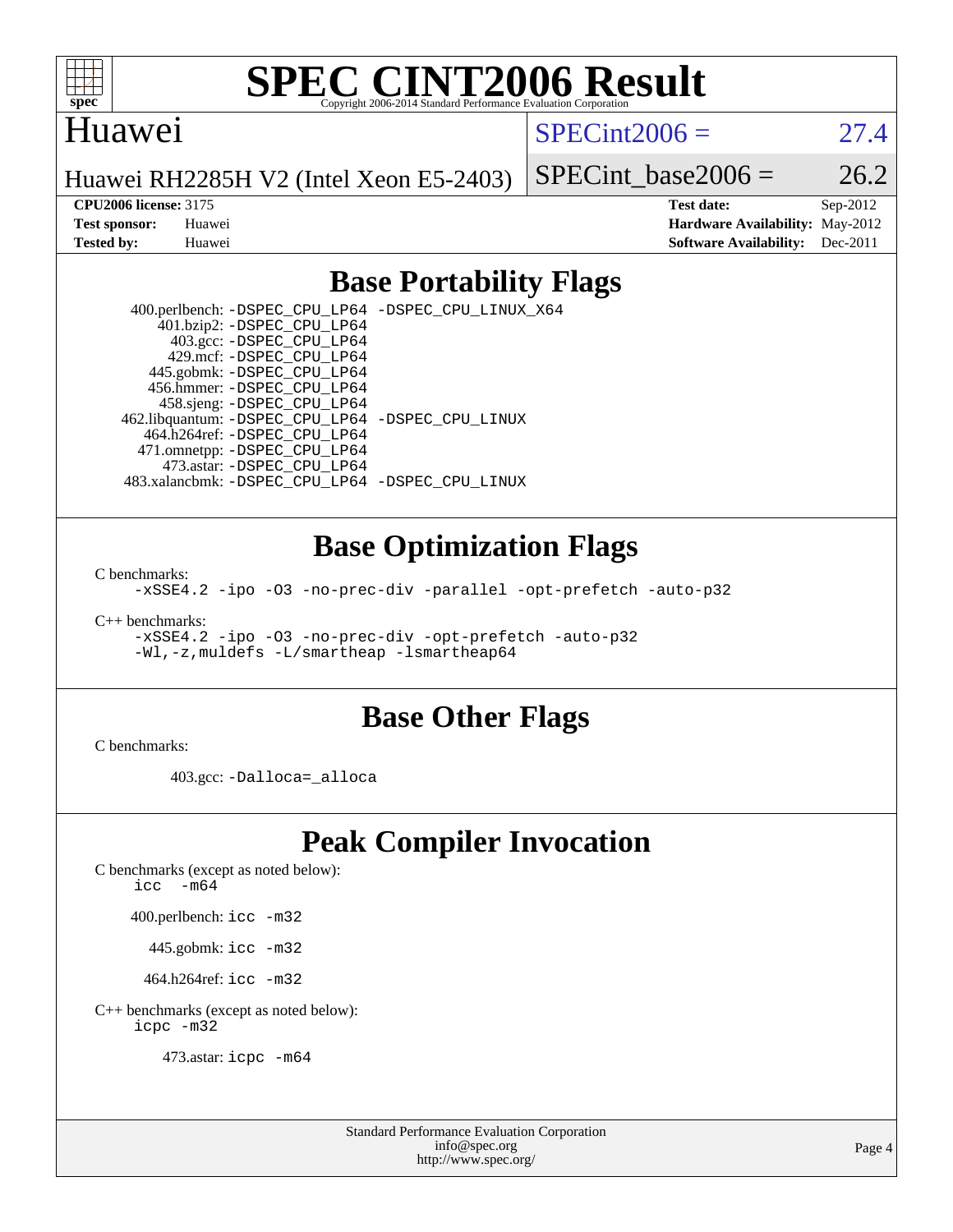

### Huawei

 $SPECint2006 = 27.4$  $SPECint2006 = 27.4$ 

Huawei RH2285H V2 (Intel Xeon E5-2403)

SPECint base2006 =  $26.2$ 

**[CPU2006 license:](http://www.spec.org/auto/cpu2006/Docs/result-fields.html#CPU2006license)** 3175 **[Test date:](http://www.spec.org/auto/cpu2006/Docs/result-fields.html#Testdate)** Sep-2012 **[Test sponsor:](http://www.spec.org/auto/cpu2006/Docs/result-fields.html#Testsponsor)** Huawei **[Hardware Availability:](http://www.spec.org/auto/cpu2006/Docs/result-fields.html#HardwareAvailability)** May-2012 **[Tested by:](http://www.spec.org/auto/cpu2006/Docs/result-fields.html#Testedby)** Huawei **[Software Availability:](http://www.spec.org/auto/cpu2006/Docs/result-fields.html#SoftwareAvailability)** Dec-2011

### **[Peak Portability Flags](http://www.spec.org/auto/cpu2006/Docs/result-fields.html#PeakPortabilityFlags)**

 400.perlbench: [-DSPEC\\_CPU\\_LINUX\\_IA32](http://www.spec.org/cpu2006/results/res2014q3/cpu2006-20140628-30058.flags.html#b400.perlbench_peakCPORTABILITY_DSPEC_CPU_LINUX_IA32) 401.bzip2: [-DSPEC\\_CPU\\_LP64](http://www.spec.org/cpu2006/results/res2014q3/cpu2006-20140628-30058.flags.html#suite_peakPORTABILITY401_bzip2_DSPEC_CPU_LP64) 403.gcc: [-DSPEC\\_CPU\\_LP64](http://www.spec.org/cpu2006/results/res2014q3/cpu2006-20140628-30058.flags.html#suite_peakPORTABILITY403_gcc_DSPEC_CPU_LP64) 429.mcf: [-DSPEC\\_CPU\\_LP64](http://www.spec.org/cpu2006/results/res2014q3/cpu2006-20140628-30058.flags.html#suite_peakPORTABILITY429_mcf_DSPEC_CPU_LP64) 456.hmmer: [-DSPEC\\_CPU\\_LP64](http://www.spec.org/cpu2006/results/res2014q3/cpu2006-20140628-30058.flags.html#suite_peakPORTABILITY456_hmmer_DSPEC_CPU_LP64) 458.sjeng: [-DSPEC\\_CPU\\_LP64](http://www.spec.org/cpu2006/results/res2014q3/cpu2006-20140628-30058.flags.html#suite_peakPORTABILITY458_sjeng_DSPEC_CPU_LP64) 462.libquantum: [-DSPEC\\_CPU\\_LP64](http://www.spec.org/cpu2006/results/res2014q3/cpu2006-20140628-30058.flags.html#suite_peakPORTABILITY462_libquantum_DSPEC_CPU_LP64) [-DSPEC\\_CPU\\_LINUX](http://www.spec.org/cpu2006/results/res2014q3/cpu2006-20140628-30058.flags.html#b462.libquantum_peakCPORTABILITY_DSPEC_CPU_LINUX) 473.astar: [-DSPEC\\_CPU\\_LP64](http://www.spec.org/cpu2006/results/res2014q3/cpu2006-20140628-30058.flags.html#suite_peakPORTABILITY473_astar_DSPEC_CPU_LP64) 483.xalancbmk: [-DSPEC\\_CPU\\_LINUX](http://www.spec.org/cpu2006/results/res2014q3/cpu2006-20140628-30058.flags.html#b483.xalancbmk_peakCXXPORTABILITY_DSPEC_CPU_LINUX)

### **[Peak Optimization Flags](http://www.spec.org/auto/cpu2006/Docs/result-fields.html#PeakOptimizationFlags)**

[C benchmarks](http://www.spec.org/auto/cpu2006/Docs/result-fields.html#Cbenchmarks):

Standard Performance Evaluation Corporation [info@spec.org](mailto:info@spec.org) 400.perlbench: [-xSSE4.2](http://www.spec.org/cpu2006/results/res2014q3/cpu2006-20140628-30058.flags.html#user_peakPASS2_CFLAGSPASS2_LDCFLAGS400_perlbench_f-xSSE42_f91528193cf0b216347adb8b939d4107)(pass 2) [-prof-gen](http://www.spec.org/cpu2006/results/res2014q3/cpu2006-20140628-30058.flags.html#user_peakPASS1_CFLAGSPASS1_LDCFLAGS400_perlbench_prof_gen_e43856698f6ca7b7e442dfd80e94a8fc)(pass 1) [-ipo](http://www.spec.org/cpu2006/results/res2014q3/cpu2006-20140628-30058.flags.html#user_peakPASS2_CFLAGSPASS2_LDCFLAGS400_perlbench_f-ipo)(pass 2) [-O3](http://www.spec.org/cpu2006/results/res2014q3/cpu2006-20140628-30058.flags.html#user_peakPASS2_CFLAGSPASS2_LDCFLAGS400_perlbench_f-O3)(pass 2) [-no-prec-div](http://www.spec.org/cpu2006/results/res2014q3/cpu2006-20140628-30058.flags.html#user_peakPASS2_CFLAGSPASS2_LDCFLAGS400_perlbench_f-no-prec-div)(pass 2) [-prof-use](http://www.spec.org/cpu2006/results/res2014q3/cpu2006-20140628-30058.flags.html#user_peakPASS2_CFLAGSPASS2_LDCFLAGS400_perlbench_prof_use_bccf7792157ff70d64e32fe3e1250b55)(pass 2) [-opt-prefetch](http://www.spec.org/cpu2006/results/res2014q3/cpu2006-20140628-30058.flags.html#user_peakCOPTIMIZE400_perlbench_f-opt-prefetch) [-ansi-alias](http://www.spec.org/cpu2006/results/res2014q3/cpu2006-20140628-30058.flags.html#user_peakCOPTIMIZE400_perlbench_f-ansi-alias) 401.bzip2: [-xSSE4.2](http://www.spec.org/cpu2006/results/res2014q3/cpu2006-20140628-30058.flags.html#user_peakPASS2_CFLAGSPASS2_LDCFLAGS401_bzip2_f-xSSE42_f91528193cf0b216347adb8b939d4107)(pass 2) [-prof-gen](http://www.spec.org/cpu2006/results/res2014q3/cpu2006-20140628-30058.flags.html#user_peakPASS1_CFLAGSPASS1_LDCFLAGS401_bzip2_prof_gen_e43856698f6ca7b7e442dfd80e94a8fc)(pass 1) [-ipo](http://www.spec.org/cpu2006/results/res2014q3/cpu2006-20140628-30058.flags.html#user_peakPASS2_CFLAGSPASS2_LDCFLAGS401_bzip2_f-ipo)(pass 2) [-O3](http://www.spec.org/cpu2006/results/res2014q3/cpu2006-20140628-30058.flags.html#user_peakPASS2_CFLAGSPASS2_LDCFLAGS401_bzip2_f-O3)(pass 2) [-no-prec-div](http://www.spec.org/cpu2006/results/res2014q3/cpu2006-20140628-30058.flags.html#user_peakCOPTIMIZEPASS2_CFLAGSPASS2_LDCFLAGS401_bzip2_f-no-prec-div) [-prof-use](http://www.spec.org/cpu2006/results/res2014q3/cpu2006-20140628-30058.flags.html#user_peakPASS2_CFLAGSPASS2_LDCFLAGS401_bzip2_prof_use_bccf7792157ff70d64e32fe3e1250b55)(pass 2) [-auto-ilp32](http://www.spec.org/cpu2006/results/res2014q3/cpu2006-20140628-30058.flags.html#user_peakCOPTIMIZE401_bzip2_f-auto-ilp32) [-opt-prefetch](http://www.spec.org/cpu2006/results/res2014q3/cpu2006-20140628-30058.flags.html#user_peakCOPTIMIZE401_bzip2_f-opt-prefetch) [-ansi-alias](http://www.spec.org/cpu2006/results/res2014q3/cpu2006-20140628-30058.flags.html#user_peakCOPTIMIZE401_bzip2_f-ansi-alias) 403.gcc: [-xAVX](http://www.spec.org/cpu2006/results/res2014q3/cpu2006-20140628-30058.flags.html#user_peakCOPTIMIZE403_gcc_f-xAVX) [-ipo](http://www.spec.org/cpu2006/results/res2014q3/cpu2006-20140628-30058.flags.html#user_peakCOPTIMIZE403_gcc_f-ipo) [-O3](http://www.spec.org/cpu2006/results/res2014q3/cpu2006-20140628-30058.flags.html#user_peakCOPTIMIZE403_gcc_f-O3) [-no-prec-div](http://www.spec.org/cpu2006/results/res2014q3/cpu2006-20140628-30058.flags.html#user_peakCOPTIMIZE403_gcc_f-no-prec-div) [-inline-calloc](http://www.spec.org/cpu2006/results/res2014q3/cpu2006-20140628-30058.flags.html#user_peakCOPTIMIZE403_gcc_f-inline-calloc) [-opt-malloc-options=3](http://www.spec.org/cpu2006/results/res2014q3/cpu2006-20140628-30058.flags.html#user_peakCOPTIMIZE403_gcc_f-opt-malloc-options_13ab9b803cf986b4ee62f0a5998c2238) [-auto-ilp32](http://www.spec.org/cpu2006/results/res2014q3/cpu2006-20140628-30058.flags.html#user_peakCOPTIMIZE403_gcc_f-auto-ilp32)  $429$ .mcf: basepeak = yes 445.gobmk: [-xSSE4.2](http://www.spec.org/cpu2006/results/res2014q3/cpu2006-20140628-30058.flags.html#user_peakPASS2_CFLAGSPASS2_LDCFLAGS445_gobmk_f-xSSE42_f91528193cf0b216347adb8b939d4107)(pass 2) [-prof-gen](http://www.spec.org/cpu2006/results/res2014q3/cpu2006-20140628-30058.flags.html#user_peakPASS1_CFLAGSPASS1_LDCFLAGS445_gobmk_prof_gen_e43856698f6ca7b7e442dfd80e94a8fc)(pass 1) [-prof-use](http://www.spec.org/cpu2006/results/res2014q3/cpu2006-20140628-30058.flags.html#user_peakPASS2_CFLAGSPASS2_LDCFLAGS445_gobmk_prof_use_bccf7792157ff70d64e32fe3e1250b55)(pass 2) [-ansi-alias](http://www.spec.org/cpu2006/results/res2014q3/cpu2006-20140628-30058.flags.html#user_peakCOPTIMIZE445_gobmk_f-ansi-alias) 456.hmmer: [-xSSE4.2](http://www.spec.org/cpu2006/results/res2014q3/cpu2006-20140628-30058.flags.html#user_peakCOPTIMIZE456_hmmer_f-xSSE42_f91528193cf0b216347adb8b939d4107) [-ipo](http://www.spec.org/cpu2006/results/res2014q3/cpu2006-20140628-30058.flags.html#user_peakCOPTIMIZE456_hmmer_f-ipo) [-O3](http://www.spec.org/cpu2006/results/res2014q3/cpu2006-20140628-30058.flags.html#user_peakCOPTIMIZE456_hmmer_f-O3) [-no-prec-div](http://www.spec.org/cpu2006/results/res2014q3/cpu2006-20140628-30058.flags.html#user_peakCOPTIMIZE456_hmmer_f-no-prec-div) [-unroll2](http://www.spec.org/cpu2006/results/res2014q3/cpu2006-20140628-30058.flags.html#user_peakCOPTIMIZE456_hmmer_f-unroll_784dae83bebfb236979b41d2422d7ec2) [-auto-ilp32](http://www.spec.org/cpu2006/results/res2014q3/cpu2006-20140628-30058.flags.html#user_peakCOPTIMIZE456_hmmer_f-auto-ilp32) [-ansi-alias](http://www.spec.org/cpu2006/results/res2014q3/cpu2006-20140628-30058.flags.html#user_peakCOPTIMIZE456_hmmer_f-ansi-alias) 458.sjeng: [-xSSE4.2](http://www.spec.org/cpu2006/results/res2014q3/cpu2006-20140628-30058.flags.html#user_peakPASS2_CFLAGSPASS2_LDCFLAGS458_sjeng_f-xSSE42_f91528193cf0b216347adb8b939d4107)(pass 2) [-prof-gen](http://www.spec.org/cpu2006/results/res2014q3/cpu2006-20140628-30058.flags.html#user_peakPASS1_CFLAGSPASS1_LDCFLAGS458_sjeng_prof_gen_e43856698f6ca7b7e442dfd80e94a8fc)(pass 1) [-ipo](http://www.spec.org/cpu2006/results/res2014q3/cpu2006-20140628-30058.flags.html#user_peakPASS2_CFLAGSPASS2_LDCFLAGS458_sjeng_f-ipo)(pass 2) [-O3](http://www.spec.org/cpu2006/results/res2014q3/cpu2006-20140628-30058.flags.html#user_peakPASS2_CFLAGSPASS2_LDCFLAGS458_sjeng_f-O3)(pass 2) [-no-prec-div](http://www.spec.org/cpu2006/results/res2014q3/cpu2006-20140628-30058.flags.html#user_peakPASS2_CFLAGSPASS2_LDCFLAGS458_sjeng_f-no-prec-div)(pass 2) [-prof-use](http://www.spec.org/cpu2006/results/res2014q3/cpu2006-20140628-30058.flags.html#user_peakPASS2_CFLAGSPASS2_LDCFLAGS458_sjeng_prof_use_bccf7792157ff70d64e32fe3e1250b55)(pass 2) [-unroll4](http://www.spec.org/cpu2006/results/res2014q3/cpu2006-20140628-30058.flags.html#user_peakCOPTIMIZE458_sjeng_f-unroll_4e5e4ed65b7fd20bdcd365bec371b81f) 462.libquantum: [-xAVX](http://www.spec.org/cpu2006/results/res2014q3/cpu2006-20140628-30058.flags.html#user_peakCOPTIMIZE462_libquantum_f-xAVX) [-ipo](http://www.spec.org/cpu2006/results/res2014q3/cpu2006-20140628-30058.flags.html#user_peakCOPTIMIZE462_libquantum_f-ipo) [-O3](http://www.spec.org/cpu2006/results/res2014q3/cpu2006-20140628-30058.flags.html#user_peakCOPTIMIZE462_libquantum_f-O3) [-no-prec-div](http://www.spec.org/cpu2006/results/res2014q3/cpu2006-20140628-30058.flags.html#user_peakCOPTIMIZE462_libquantum_f-no-prec-div) [-parallel](http://www.spec.org/cpu2006/results/res2014q3/cpu2006-20140628-30058.flags.html#user_peakCOPTIMIZE462_libquantum_f-parallel) [-opt-prefetch](http://www.spec.org/cpu2006/results/res2014q3/cpu2006-20140628-30058.flags.html#user_peakCOPTIMIZE462_libquantum_f-opt-prefetch) [-auto-p32](http://www.spec.org/cpu2006/results/res2014q3/cpu2006-20140628-30058.flags.html#user_peakCOPTIMIZE462_libquantum_f-auto-p32)  $464.h264$ ref:  $-xSSE4$ .  $2(pass 2)$  [-prof-gen](http://www.spec.org/cpu2006/results/res2014q3/cpu2006-20140628-30058.flags.html#user_peakPASS1_CFLAGSPASS1_LDCFLAGS464_h264ref_prof_gen_e43856698f6ca7b7e442dfd80e94a8fc)(pass 1) [-ipo](http://www.spec.org/cpu2006/results/res2014q3/cpu2006-20140628-30058.flags.html#user_peakPASS2_CFLAGSPASS2_LDCFLAGS464_h264ref_f-ipo)(pass 2) [-O3](http://www.spec.org/cpu2006/results/res2014q3/cpu2006-20140628-30058.flags.html#user_peakPASS2_CFLAGSPASS2_LDCFLAGS464_h264ref_f-O3)(pass 2) [-no-prec-div](http://www.spec.org/cpu2006/results/res2014q3/cpu2006-20140628-30058.flags.html#user_peakPASS2_CFLAGSPASS2_LDCFLAGS464_h264ref_f-no-prec-div)(pass 2) [-prof-use](http://www.spec.org/cpu2006/results/res2014q3/cpu2006-20140628-30058.flags.html#user_peakPASS2_CFLAGSPASS2_LDCFLAGS464_h264ref_prof_use_bccf7792157ff70d64e32fe3e1250b55)(pass 2) [-unroll2](http://www.spec.org/cpu2006/results/res2014q3/cpu2006-20140628-30058.flags.html#user_peakCOPTIMIZE464_h264ref_f-unroll_784dae83bebfb236979b41d2422d7ec2) [-ansi-alias](http://www.spec.org/cpu2006/results/res2014q3/cpu2006-20140628-30058.flags.html#user_peakCOPTIMIZE464_h264ref_f-ansi-alias) [C++ benchmarks:](http://www.spec.org/auto/cpu2006/Docs/result-fields.html#CXXbenchmarks) 471.omnetpp: [-xSSE4.2](http://www.spec.org/cpu2006/results/res2014q3/cpu2006-20140628-30058.flags.html#user_peakPASS2_CXXFLAGSPASS2_LDCXXFLAGS471_omnetpp_f-xSSE42_f91528193cf0b216347adb8b939d4107)(pass 2) [-prof-gen](http://www.spec.org/cpu2006/results/res2014q3/cpu2006-20140628-30058.flags.html#user_peakPASS1_CXXFLAGSPASS1_LDCXXFLAGS471_omnetpp_prof_gen_e43856698f6ca7b7e442dfd80e94a8fc)(pass 1) [-ipo](http://www.spec.org/cpu2006/results/res2014q3/cpu2006-20140628-30058.flags.html#user_peakPASS2_CXXFLAGSPASS2_LDCXXFLAGS471_omnetpp_f-ipo)(pass 2) [-O3](http://www.spec.org/cpu2006/results/res2014q3/cpu2006-20140628-30058.flags.html#user_peakPASS2_CXXFLAGSPASS2_LDCXXFLAGS471_omnetpp_f-O3)(pass 2) [-no-prec-div](http://www.spec.org/cpu2006/results/res2014q3/cpu2006-20140628-30058.flags.html#user_peakPASS2_CXXFLAGSPASS2_LDCXXFLAGS471_omnetpp_f-no-prec-div)(pass 2) [-prof-use](http://www.spec.org/cpu2006/results/res2014q3/cpu2006-20140628-30058.flags.html#user_peakPASS2_CXXFLAGSPASS2_LDCXXFLAGS471_omnetpp_prof_use_bccf7792157ff70d64e32fe3e1250b55)(pass 2) [-opt-ra-region-strategy=block](http://www.spec.org/cpu2006/results/res2014q3/cpu2006-20140628-30058.flags.html#user_peakCXXOPTIMIZE471_omnetpp_f-opt-ra-region-strategy_5382940c29ea30302d682fc74bfe0147) [-ansi-alias](http://www.spec.org/cpu2006/results/res2014q3/cpu2006-20140628-30058.flags.html#user_peakCXXOPTIMIZE471_omnetpp_f-ansi-alias) Continued on next page

<http://www.spec.org/>

Page 5